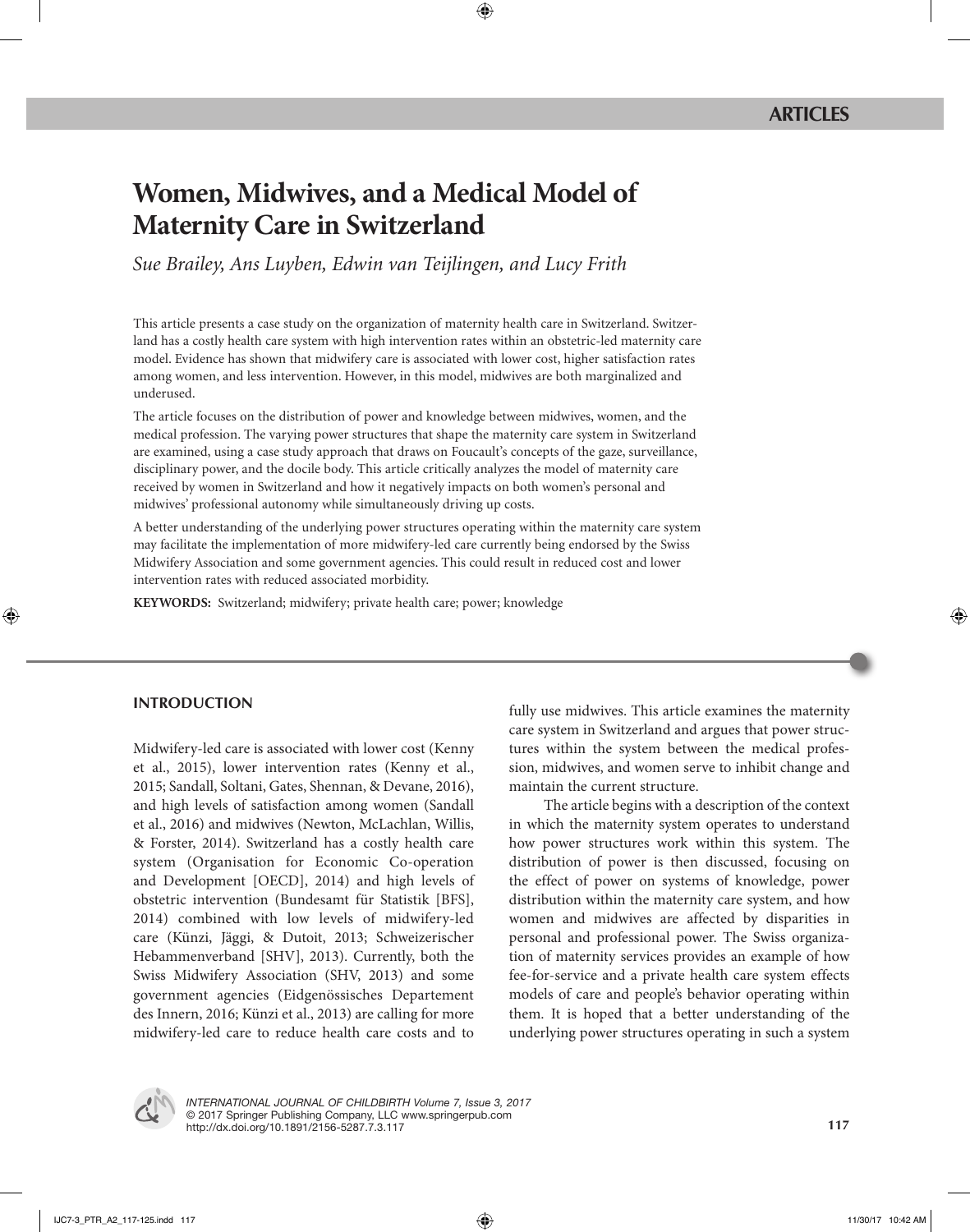may help other countries with similar maternity care models to implement more cost-effective midwifery-led services as seen in, for example, the United Kingdom or The Netherlands.

#### **Setting the Scene**

Switzerland is a small federal state made up of 26 cantons. The federal system affords the individual cantons with a high level of autonomy. The standard of living and gross domestic product (GDP) are high (OECD, 2014). The country has four official languages: German, French, Italian, and Romansch. Swiss society is defined by its distinct cultural differences reflected in the differing linguistic regions. The population is approximately eight million (BFS, 2014).

The position of women in Swiss society remains, in many ways, contradictory. Swiss women first attained the right to vote on a federal level in 1971, with the last canton finally granting women suffrage in 1991 (Gilardi, 2015). Despite this late introduction of universal suffrage, they have made up for lost time and now have 25% of the seats in the national parliament, putting Switzerland in the top third of European countries for women's representation in parliament. Swiss women are as well educated as men (Dutu, 2014) and female participation in the labor force is 78.5%, although the level of part-time working is high (OECD, 2013). The net wage gap sits at about 7% in favor of men (Dutu, 2014).

#### **The Swiss Health Care System**

Switzerland has a high standard of health care, compared with other OECD countries, an above-average number of doctors, nurses, and access to state-of-theart medical technology (OECD, 2014). Switzerland is in second place for world life expectancy rates (World Health Rankings, 2017). It has a fee-for-service private health care system, funded by personal health insurance and state subsidy. This form of finance for health care is associated with high costs (Webster, 2007), and Switzerland has currently the third most expensive health care system in the world (OECD, 2014). Expenditure on health care is in part influenced by the existence of cartels between insurers and primary care providers regarding fee tariffs which drive up costs and means that the consumer has little influence over the price of their health care (Daley & Gubb, 2013).

Individuals pay for their own private health insurance regardless of income. People can access specialists without there being a gatekeeper, like the general practitioner model in the United Kingdom (Loudon, 2008) although some health insurance companies are introducing this type of model to counteract the increasing costs. Many doctors work alone in their own private practice.

The Swiss health system is fragmented because of its organization along federal boundaries and operates within a free market neoliberal ethos (Actermann & Berset, 2006). Although the Swiss report a high degree of satisfaction with their health care (Interpharma, 2015), there is a growing public debate about its cost and failing improvement in health outcomes (Actermann & Berset, 2006; Daley & Gubb, 2013; Eidgenössisches Departement des Innern, 2016; Künzi et al., 2013).

#### **Maternity Care in Switzerland**

Under the health insurance law (Krankenpflege-Leistungsverordnung, 1995) women with basic insurance who are considered low-risk are entitled to antenatal care; intrapartum care in a hospital, birthing center, or home setting; and postnatal care in hospital and at home. Both registered self-employed midwives and doctors can access payment by invoicing the woman's health insurance. Midwives and doctors employed by a hospital receive a wage, and the hospitals receive the payments from the health insurance company along with a state subsidy. Women can choose their caregiver and place of birth. Self-employed midwives offer a case loading model of midwifery care and birth at home, at a birthing center, and in hospital.

However, a minority of women access midwifery care and most women choose care from a private obstetrician. Women often have an exclusive relationship with their gynecologist who they may have been seeing regularly since a young age for contraception and gynecological screening. Switzerland has adopted a medical model of pregnancy and childbirth as described by van Teijlingen (2005), and this is illustrated by the medical dominance of maternity services as well as medical control over and monitoring of pregnant women and women in childbirth (MacKenzie-Bryers & van Teijlingen, 2010).

Midwives work predominantly on the labor ward in hospital, where they attend laboring women, although doctors are present for the actual birth. Community midwifery is provided by self-employed midwives. The current out of hospital birth rate remains low at around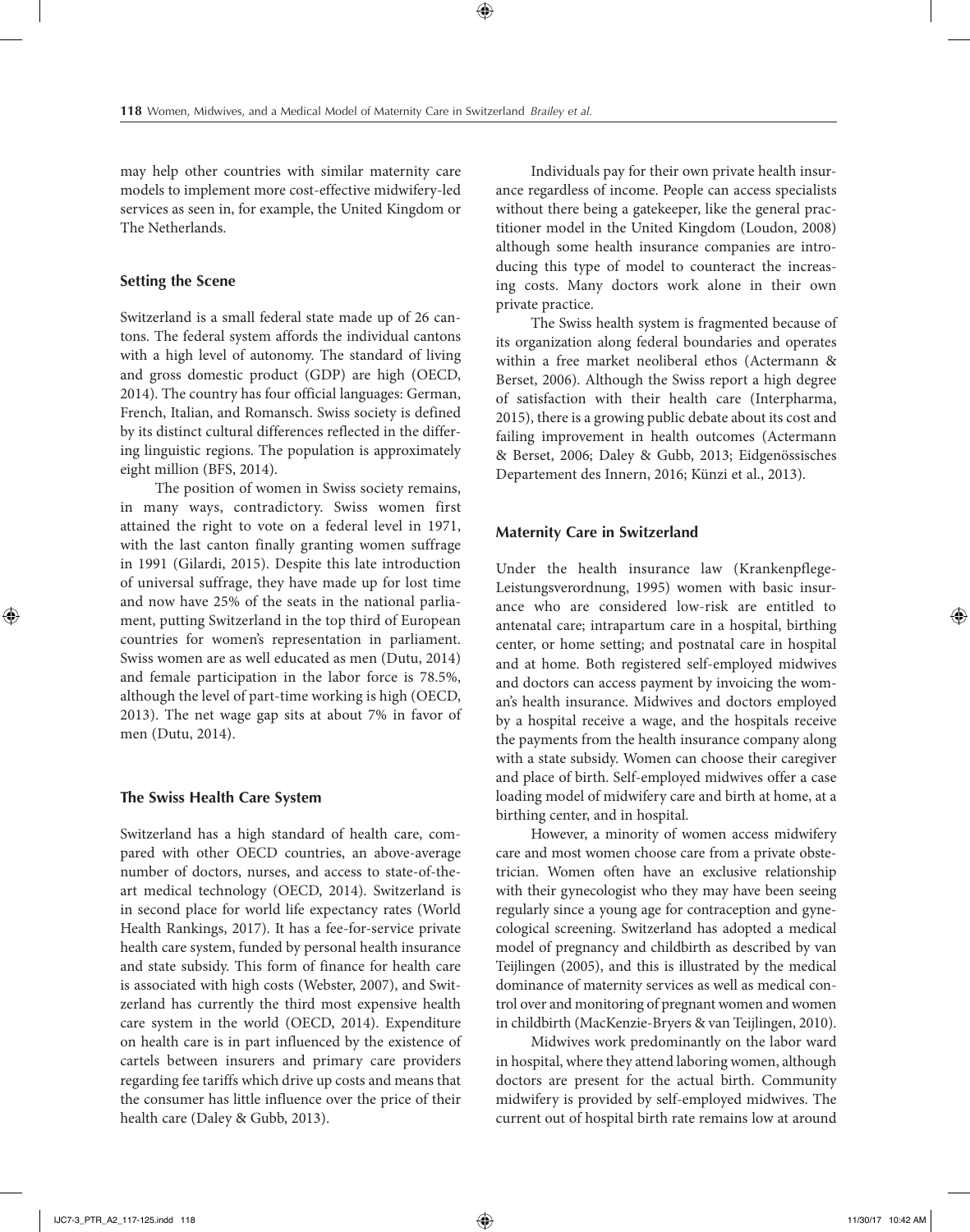1%–2% (SHV, 2013). There is very little regulation of midwifery practice and no formal regulatory body exists. Indemnity insurance for private practice is cheap and readily available, reflecting the low rates of litigation in Switzerland.

Maternity statistics in Switzerland are incomplete and are collected by various agencies that do not communicate well with each other. The result is the information available is patchy but reflects a highly medicalized maternity care system (Luyben, Burkhardt, et al., 2013; Qualitäts Medizin Schweiz, 2015). Intervention rates are high, one in three women has a cesarean section (33.4%), and the epidural rate is 50%–60% (BFS, 2014). Private hospitals have considerably higher rates of cesarean section despite serving a predominantly low-risk population (Qualitäts Medizin Schweiz, 2015; Walser, 2015). Women's voices are almost absent from the available statistics with little qualitative research available looking at women's experience of maternity care (Luyben, Burkhardt, et al., 2013).

Midwifery education is delivered to a high standard. Switzerland is a signatory to the Bologna Convention (The Official Bologna Website, 1999), which established a system of comparable degrees across the European Higher Education Area and is delivered in accordance with European Union directives. Postgraduate midwifery study is not well established, and, although growing, few Swiss midwives hold postgraduate or doctoral-level degrees (Luyben, Wijnen, Oblasser, Perrenoud, & Gross, 2013). The lack of midwives with a postgraduate degree serves to undermine the status of the profession.

Having outlined the context of Swiss maternity care, the following section discusses the influence of a fee-for-service system and the effects that the exercise of power by society, institutions, and individuals has on the maternity care that Swiss women receive. It was therefore decided to use Foucault's (1980) theories around power and authority to underpin this case study.

## **Power and Knowledge: Theoretical Underpinnings**

Foucault (1980) regards power and knowledge as being connected and coined the word "power/knowledge." Hence, society confers power on those that it believes have knowledge and that therefore knowledge confers power (Fahy, 2008). For Foucault (1980) convincing the public to accept a discipline's knowledge claim increases the power of that discipline. Doctors are traditionally held in high esteem in Switzerland and their knowledge is seldom questioned; thus, they wield a high degree of

power in Swiss society. In addition to this, the medical profession is male dominated and gender-based power discrepancies result in a patriarchal maternity care system. The medical profession's knowledge is seen as being authoritative (Jordan, 1997); authoritative knowledge is defined as being the dominant knowledge system that carries more weight than others. In any domain, more than one knowledge system exists. However, often one system emerges as being dominant (authoritative) either because it suits the purposes better (efficacy) or because it is associated with a stronger power base (structural superiority). In the case of Switzerland, the authors argue both roles are fulfilled for medical knowledge. The presence of a private health care system run for profit is considered a strong driver for economic growth and needs doctors with a strong power base. The system of financing the Swiss health care system is recognized as being prone to cartel formation (Biller-Andorno & Zeltner, 2015), and Swiss doctors often have high positions in health insurance companies, suggesting a conflict of interest. The establishment of authoritative knowledge is an on-going process that reflects power structures in society; ultimately all participants come to see the current status quo as being natural and "just the way things are." This has occurred in Switzerland and the dominance of the medical model in the maternity care system is rarely called into question.

Swiss women appear to display a high level of external locus of health control. Health locus of control refers to the degree to which individuals attribute their own health status to their own actions or external influence. An external locus of control is associated with a strong belief in the influence of powerful others. Doctors are often perceived as powerful others, whereas midwives are viewed in an assistant role to doctors rather than an autonomous practitioner. This is reflected in a qualitative study on women's experience of maternity care in Switzerland (Luyben, Burkhardt, et al., 2013) where women talked about the role of the doctor and the midwife in maternity care provision:

> *Ok the doctor for example, I trust him because he is the specialist, he knows, he has experience with pregnancy. . . . The midwife, is an advisor, a companion, more in the sense of a friend where I ask questions to do with the pregnancy that will maybe make things easier, or she can support me with a problem.* (Sarah, after having her second child; Luyben, Burkhardt, et al., 2013)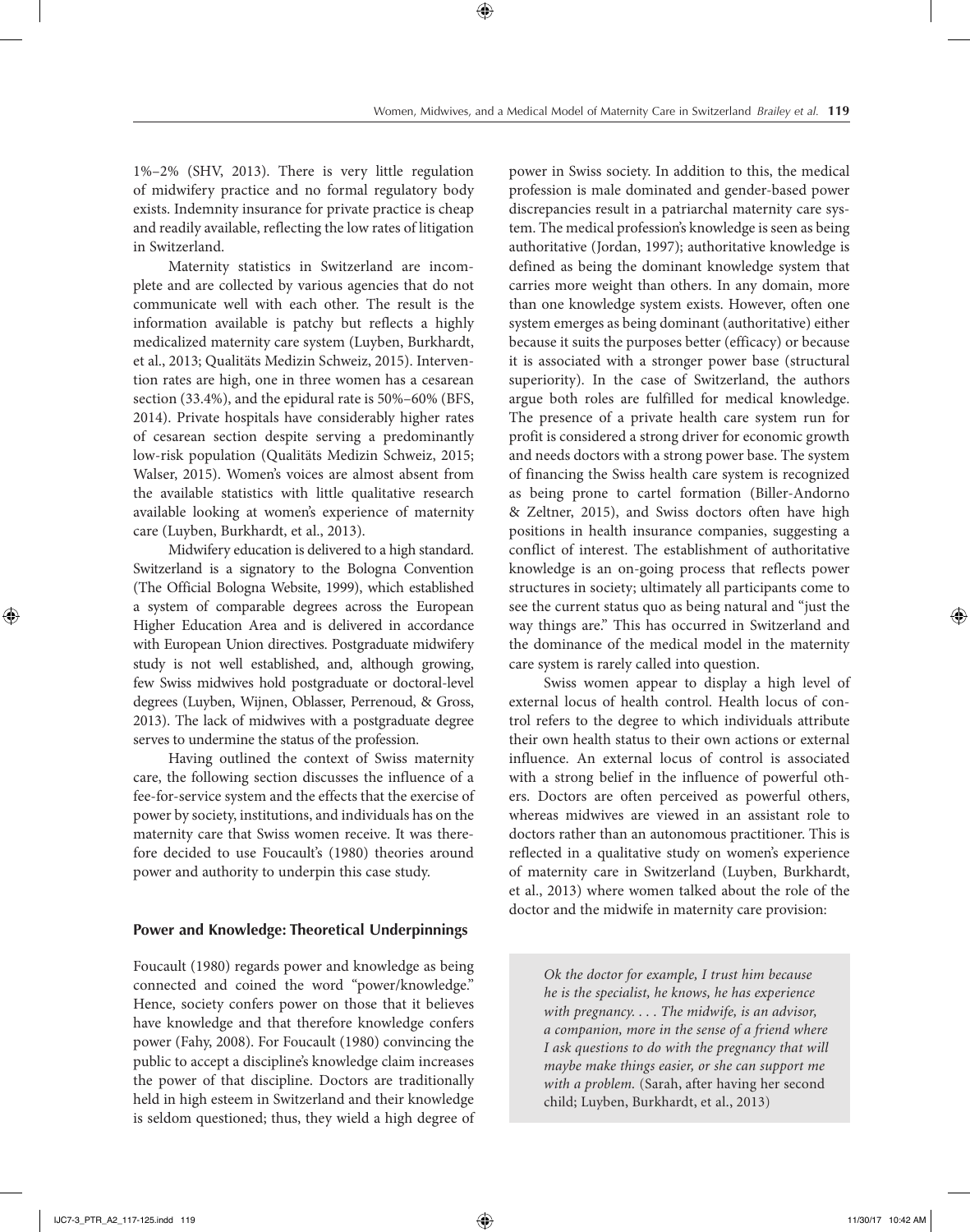A recent study examining the views of women and midwives in relation to the establishment of a midwifery-led unit in Switzerland (Maillefer, de Labrusse, Cardia-Vonèche, Hohlfeld, & Stoll, 2015) also illustrates women's dependence on doctors and mistrust of midwives' competence. Women's reluctance to acknowledge midwives as lead professionals and preferring to stay with their gynecologist was recognized by the researchers as being a potential barrier to setting up a midwifery-led unit.

In common with many other developed countries, the maternity care in Switzerland is dominated by a risk adverse medical model of care. The concept of obstetric hegemony can be used to understand how this has come about. Hegemony is understood as describing the social or cultural predominance of one group within a society. Obstetric hegemony operates via ideological leadership by a medical profession, privileged through both gender and class (Campo, 2010). This results in the medical model of care becoming normal and an accepted popular worldview. A fundamental underpinning of this is the framing of childbirth as being risky, dangerous and in need of close medical supervision. Reiger and Dempsey (2006) discuss how a "culture of fear" has come to define how childbirth is viewed and that a culture of anxiety and reliance on technology shapes how maternity care is delivered. This has been internalized by many women who then seek "safety" within the confines of a medical model of care. This hegemonic worldview leads to most women choosing obstetric-led care with its focus on technology rather than midwifery-led care.

## **THE DISTRIBUTION OF POWER WITHIN THE MATERNITY CARE SYSTEM**

The maternity care received by Swiss women is shaped by the presence of strong allegiances between the health corporations, physicians, insurance firms, and health equipment suppliers, an arrangement described as the medical-industrial complex (MIC; Ehrenreich & Ehrenreich, 1971). These allegiances, with their dependence on high-tech health technologies, manifest themselves with a preoccupation with screening, and obstetric care based on a liberal use of health care technology (HT). Power is situated within the confines of the MIC, and both midwives and service users are unable to take part because of restrictions based on professional rules and regulations. An example of the power of the MIC can be seen in the defeat of attempts to

break up the health insurance industry in a referendum proposing the establishment of a single national health care insurer (Daley & Gubb, 2013). This was defeated following intense lobbying by the medical profession and the health insurers who argued that people would lose their freedom of choice if they were restricted to one health care insurer (Daley & Gubb, 2013).

The antenatal care received by Swiss women appears to be shaped by the presence of the MIC. An example of this being the ultrasound machine representing a "buyable" form of technology (Chakraborty & Harding, 2003). Private doctors are encouraged to buy ultrasound equipment, potentially resulting in the overuse of antenatal ultrasound (Webster, 2007).

Many women receive an ultrasound examination at every antenatal consultation (Braun, 2007; Luyben, Burkhardt, et al., 2013), while disregarding advice to keep ultrasound to a minimum in pregnancy because of concerns regarding its safety (U.S. Food and Drug Administration, 2014). Its use also shifts the focus away from health promotion and normality and onto screening and the medicalization of health care. This overuse of ultrasound can be considered an expression of Foucault's concept the *gaze* where power is exercised through *surveillance* (Fillingham, 1993), the use of health care technology affords the doctor high levels of power over women because he or she is able to diagnose conditions without the woman experiencing any symptoms while at the same time marginalizing midwives who do not have access to the technology that many women now seek. Many doctors advertise their practice stating that they have a 3D scanner, and women are encouraged to see this as being an opportunity to see the baby rather than as a screening test (Braun, 2007). The importance of ultrasound to women was highlighted by Luyben (2008).

> *I chose a doctor who I felt could give me the best information and had a good ultrasound machine*. (Lilian expecting her first child)

*Of course, he also has to take the blood pressure and blood samples and so on. But I am mostly looking forward to, of course, if I can have an ultrasound and look at it.* (Verena, after having her second child)

Proponents of private health care argue that the existence of such systems promotes choice. The reality,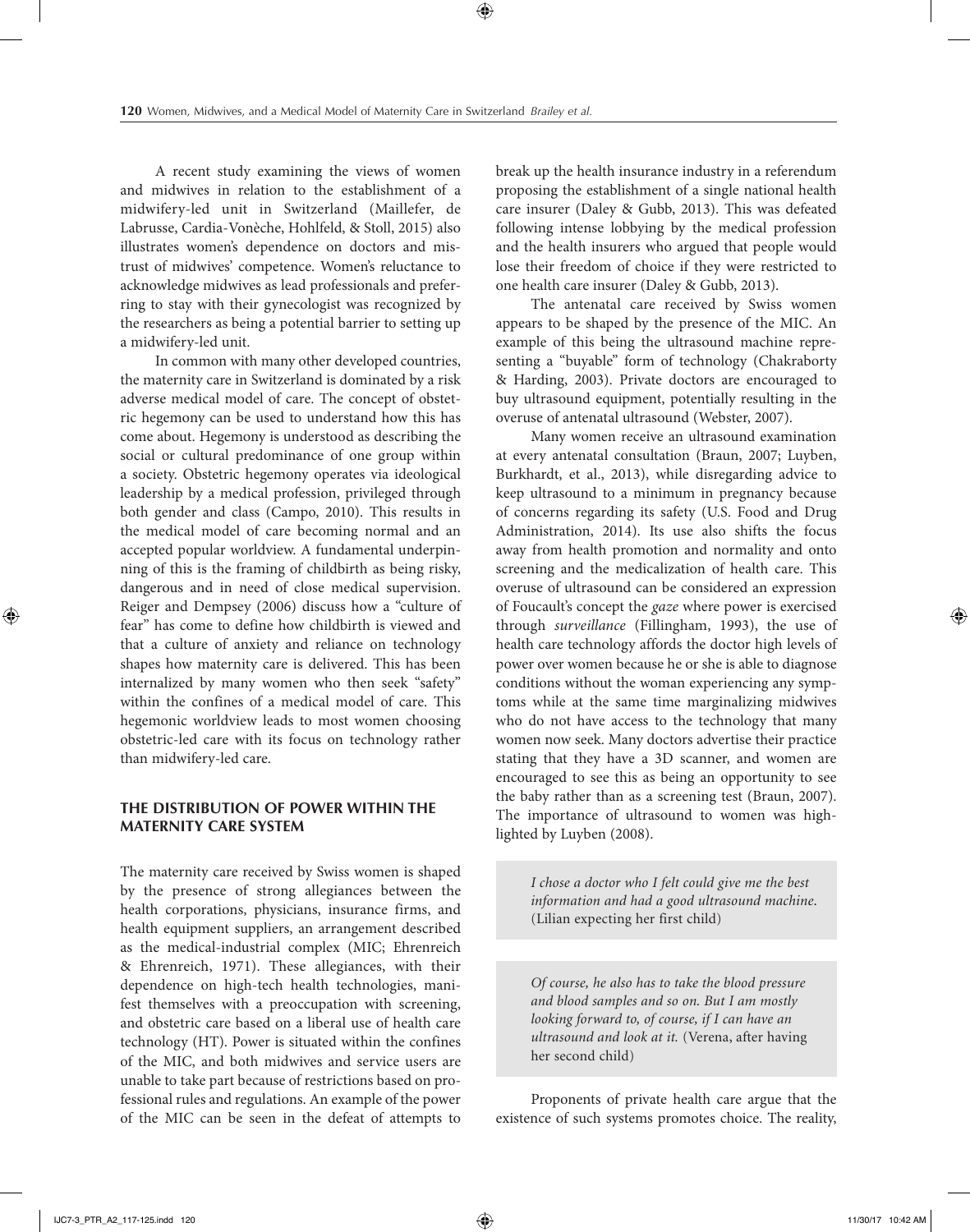however, is that the low level of switching between health insurers and the fact that cartels do exist (Daley & Gubb, 2013) means that the consumer ends up with very little influence over their maternity care.

The Swiss often see choice as meaning being able to choose their care provider and insurer (Biller-Andorno & Zeltner, 2015) not the content of care that they receive. In addition, strong cultural forces influence women to behave passively while facing an "expert" and support the status quo when they become pregnant. Although women do have a choice of caregiver in Switzerland, the concept of obstetric hegemony restricts many women from making their own, independent choices outside the cultural norm of obstetric-led care. The idea of choice when considering maternity care is a complex one and highlights the embodied social and cultural norms that restrain women's agency. Consequently, when confronted with the choice between the hegemonic norms of childbirth and midwifery-led care, most women intuitively choose to remain within the medical model rather than seek alternatives.

#### **Women's Power Within the Maternity Care System**

The importance of the establishment of a trusting relationship with their caregiver for women was highlighted in a study into antenatal care in three European countries, one of which being Switzerland (Luyben & Fleming, 2005). An analysis of trust within health care settings (Gilson, 2003) revealed that when large discrepancies between the status of players exist, such as between women and gynecologists, trust often morphs into dependency. Many women in Switzerland have frequent contact with gynecologists. Their relationship with gynecologists often starts in adolescence. From a young age, women will see their gynecologist for contraception and yearly gynecological checks. This will continue throughout her reproductive life. For most women, the logical step when they become pregnant is to stay with their gynecologist for maternity care.

Cervical screening, alongside other gynecological screening, is often performed annually; despite a strong evidence base for three yearly examinations (Gasche, 2015). Apart from the obvious fiscal advantages to frequent screening the effect of this early introduction and continuous exposure to the discipline of gynecology can make regular gynecological examinations a cultural norm and foster a relationship based on dependency. This frequent screening for women is an example of the rise of *surveillance medicine* (Armstrong, 1995), healthy women are now continuously under the *gaze* (Foucault, 1980) of the medical profession. This *gazing* is the basis of the *disciplinary power*, as described by Foucault (1980), exerted over women by gynecologists. This disciplinary power is enforced by offering rewards for compliance and "punishments" for noncompliance for example, the offer of ensuring a woman's safety and a healthy baby if women comply with the care being offered and the threat of death and disability if women resist (Fahy, 2002). Moreover, labeling many women as being "high risk," ensures women's compliance through fear of something being wrong and the resulting dependence on the medical profession that this engenders. This engendering of fear also encourages learned helplessness, a process where women lose confidence to help themselves resulting in ever more dependency on health care professionals. Studies have shown that the more fearful women are during their pregnancy the more (learned) helplessness and reduced self-efficacy they exhibit (Lowe, 2009). Through the exercise of *disciplinary power* women remain *docile*; a concept used by Foucault to describe the effects of power on people and illustrated by research on women's experience of antenatal care in Australia (Fahy, 2002) which demonstrated through qualitative research, how women experience medical power within the maternity care system.

The issue of personal choice for women is bound up with the knowledge and information that women receive. Antenatal classes often consist of hospital run classes where doctors are often involved and the purpose is to inform women what services are on offer at the hospital. Private classes are available but are often based on physical preparation for childbirth. A culture of informed choice does not really exist in Switzerland, and women are often reluctant to come into conflict with their gynecologist for fear of invoking the *disciplinary* power that exists, particularly when they are in a vulnerable situation such as pregnancy (Luyben, 2008). This form of power often remains invisible until resistance is encountered and punishments occur. Doctors can threaten to withdraw care if women do not comply with their advice. The longlasting, often complex, relationship that women have with their gynecologists makes it difficult for women to resist forms of care that they may be unhappy with (Luyben, 2008).

When asked about discussing certain issues with their doctor (as an expert), women talked about feeling stupid and behaving very differently with their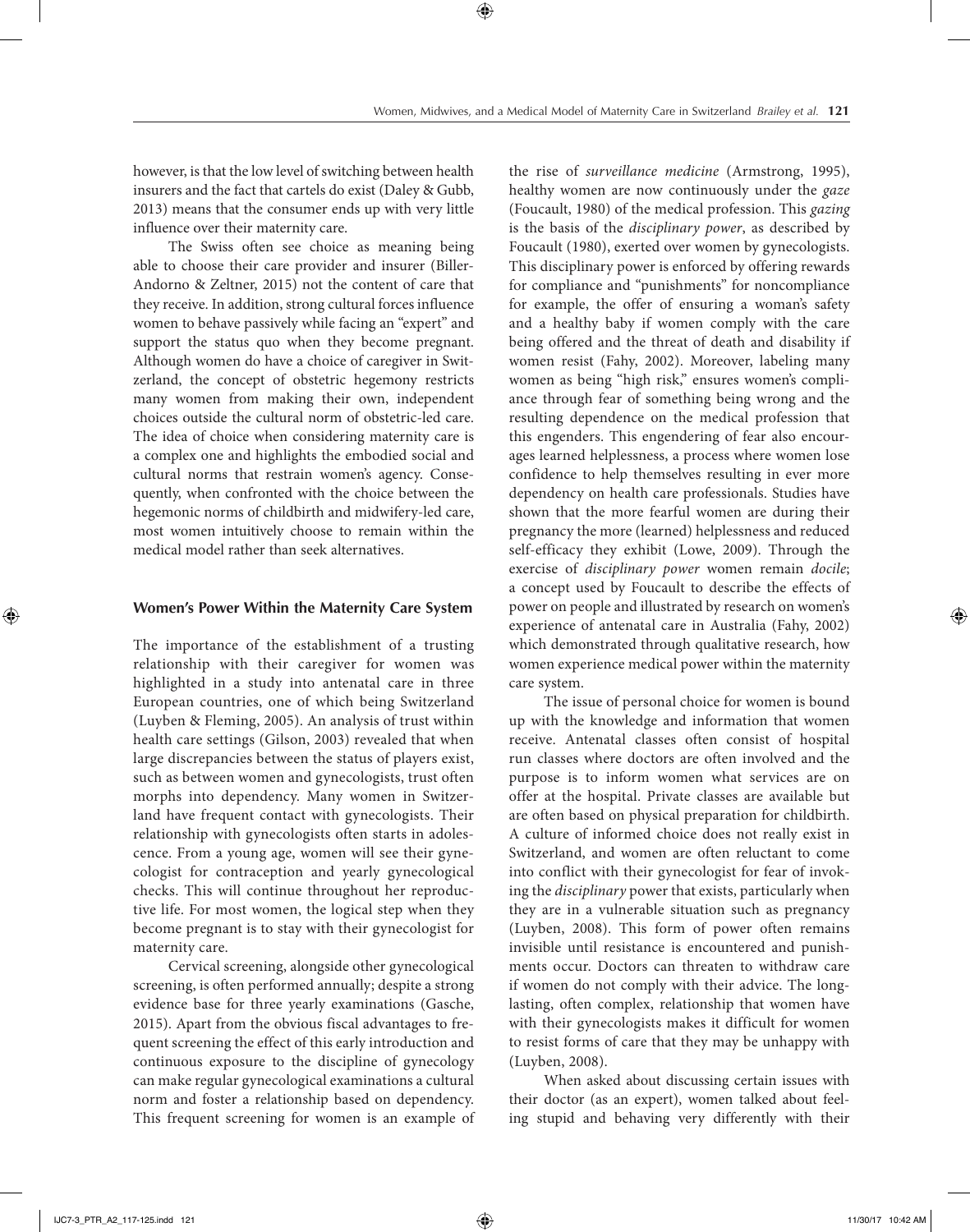gynecologists during pregnancy compared to other stages in their lives (Luyben, Burkhardt, et al., 2013).

> *I would feel stupid [challenging the doctor] . . . I don't know why, there are certain things I don't question . . . normally I am a very grounded person and not weak, but there [during pregnancy] you are different, it is a different situation*. (Paola, after having her first child)

In summary, the medicalization of maternity care in Switzerland during the last century seems to have led to a culture in which gynecologists in Switzerland hold *disciplinary power* over women. They maintain this power through their *gaze* and the use of *surveillance medicine* enabled by the liberal use of health technology, thereby building a culture of medicalized maternity care that then becomes a social norm. Women only encounter this power should they resist and are kept compliant by limiting the knowledge about the choices available to them through control of information, therefore reducing their own personal power (Fahy, 2002). Although women can in theory exercise choice regarding their maternity care, powerful social norms and influences often inhibit women from making choices outside of the status quo (Brailey, Jarrett, Luyben, & Poat, 2015).

## **Midwives' Power Within the Maternity Care System**

Within this medical model, the use of *disciplinary power* by the medical profession is also used to maintain the professional hierarchy between midwives and doctors. Midwives are subject to the *gaze* and *disciplinary power* (Foucault, 1980) of the medical profession, maintained by the close proximity of working relations and by a series of rewards and punishments. These sanctions include being shunned and ostracized by work colleagues for noncompliance, or being rewarded by being able to hand over responsibility to the medical profession, which leads to many midwives being content with their position in the hierarchy. Midwives consequently become *docile* within the power structures that exist (Sundin-Huard & Fahy, 1999).

One of the main ways that midwives remain disempowered is by denying them access to pregnant women through the organization of antenatal care. Many women first meet a midwife while in labor. This prevents the formation of a partnership relationship between the midwife and woman (Mander, 2011), keeps midwives out

the public sphere, and prevents them from being able to engage and empower women. Because of the organization being controlled and provision of maternity care being carried out predominantly by the medical profession, being "with woman" throughout the childbirth continuum is rarely possible for a midwife in Switzerland.

Recent moves to degree-level education for midwives (The Official Bologna Website, 1999) have resulted in midwifery education being more focused on educating critical, evidence-based, autonomous practitioners able to provide high-quality care in complex situations. The situation in practice however remains much the same and many midwives are unable to use all their skills (Luyben & Robin, 2009; SHV, 2013). This dichotomy between the standard of midwifery education and the reality of midwives' disempowerment within the system represents how knowledge without liberation does not necessarily lead to more power or more autonomy (Brown, 2002). Foucault (1980) argues, knowledge is not necessarily predictive of the possession of power. Improving the education of Swiss midwives was not enough; they also need to challenge the organization of maternity care. Hence, the Swiss midwives' organization's campaign for midwife-led care (SHV, 2013) and steps to introduce an alongside midwifery-led unit (Maillefer et al., 2015). This has been met with considerable hostility from the medical profession, where the battle is not just for power and professional turf but also for livelihoods (Blick, 2013; Nowotny, 2013).

Improvements in midwifery education have led to some midwives in practice feeling undermined by the midwives with degree-level qualifications and increased bullying situations in the workplace (Gillen, Brailey, & Luyben, 2012; Gillen, Sinclair, Kernohan, Begley, & Luyben, 2017). This represents horizontal violence where disempowered groups resort to enforcing the *disciplinary power* that they themselves are subjected to rather than addressing those exercising the power.

One area of midwifery practice that is relatively free from the *gaze* and the use of *disciplinary power* are self-employed midwives. By removing themselves from institutions, they remain "under the radar" and practice according to their own midwifery framework. This can be liberating for the midwives who choose to work in this fashion and provides some women with the opportunity of receiving continuity of midwifery care but it is poorly regulated which can impact on public safety and serves to reinforce the view that the medical profession is the sole provider of safe care. In addition, there have been long-standing negotiations between the health insurance providers and the Swiss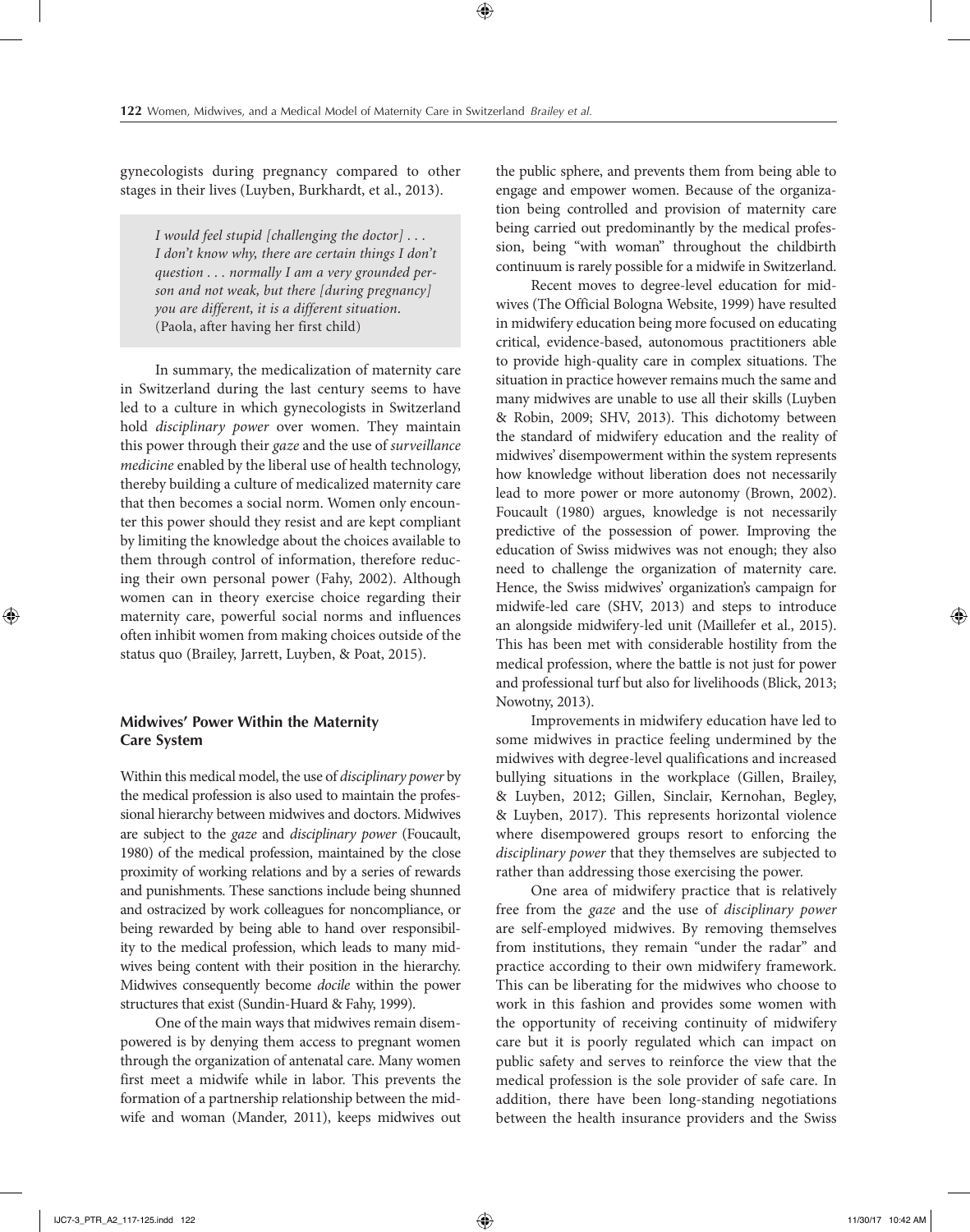Midwifery Association regarding payment. Despite recent increases in payment for postnatal care provision, self-employed midwives continue to receive low levels of payment for their services which alongside the additional responsibility and self-employed status acts as a deterrent for many midwives to work in this fashion.

#### **THE WAY FORWARD**

In response to the high health care costs in Switzerland and underuse of midwives, there is increasing discussion around the implementation of more midwiferyled care. This has been supported by government reports keen to reduce costs and advocating for the more effective use of health care professionals (Eidgenössisches Departement des Innern, 2016; Künzi et al., 2013). In addition, the SHV has seized this debate as an opportunity to promote the midwifery profession (SHV, 2013).

This has resulted in a backlash from the medical profession (Blick, 2013; Nowotny, 2013) who have reasserted their claim on their monopoly of knowledge and expertise in maternity care. However, despite this backlash, some improvements are being made. These can be seen in the expansion of midwife-run free-standing birth centers and the increase in postnatal care being provided by self-employed midwives as a response to cost-saving early discharge measures from hospitals.

This current debate on the role of midwives could provide an opportunity for Swiss midwives to implement a system of professional supervision and regulation that could enable them to play a more active role in the provision of maternity care in Switzerland. Swiss maternity services could save money while introducing womancentered midwifery care (Künzi et al., 2013) as currently promoted by the Swiss Government Agenda 2020 (Eidgenössisches Departement des Innern, 2016) and the SHV's campaign for midwifery-led care (SHV, 2013).

## **CONCLUSION**

Within the Swiss maternity system, there is a medical industrial complex that shapes the maternity care that women in Switzerland receive. A free-market private health care system with its neoliberal ideology results in little fiscal incentive to fully use the competencies of all professional groups and a strong medical model, with a vested financial and professional interest to maintain the status quo, ensures that midwives remain marginalized.

Swiss maternity care is dominated by the medical model and Swiss women often have a uniquely dependent relationship with their gynecologist which then inhibits them from seeking alternatives. A midwifery model of maternity care does exist and is practiced by self-employed midwives, but this type of care continues to remain on the fringes of maternity care provision.

Along with other pan-European developments, Swiss midwives have made great progress within the last decade particularly regarding increasing the educational level of practitioners. However, in practice, in most cases, they work under the direct auspices of the medical profession and experience little autonomy.

If Switzerland wishes to reduce its health costs and produce better outcomes for low-risk women, it needs to more fully use midwives. To do this, power structures within the current maternity care system will need to be challenged and new dynamics of care and interprofessional working adopted.

The Swiss organization of maternity services provides an example of how fee-for-service and a private health care system effects models of care and people's behavior operating within them. A better understanding of the underlying power structures operating in such a system may also help other countries with similar maternity care models reduce intervention rates and implement more cost-effective women-centered services.

### **REFERENCES**

- Actermann, W., & Berset, C. (2006). *Gesundheitspolitiken in der Schweiz—Potential für eine Nationale Gesundheitspolitik Band 1, Analyse und Perspektiven* [Health care politics in Switzerland: Potential for a national health politic, edition 1, analysis and perspectives]. Bern, Switzerland: Bundesamt für Gesundheit.
- Armstrong, D. (1995). The rise of surveillance medicine. *Sociology of Health and Illness*, *17*(3), 97–114.
- Biller-Andorno, N., & Zeltner, T. (2015). Individual responsibility and community solidarity—the Swiss health care system. *The New England Journal of Medicine*, *373*, 2193–2197.
- Blick, C. H. (2013 , May 16). Hebammen gegen Gynäkologen: Kampf im Gebärsaal per Petition lanciert [Midwives against gynaecologists: Fight in the labour ward launched by petition] *Blick.CH*. [http://www.blick](http://www.blick.ch/news/schweiz/hebammen-gegen-gynaekologenkampf-im-gebaersaal-per-petition-lanciert-id2304952.html) [.ch/news/schweiz/hebammen-gegen-gynaekologen](http://www.blick.ch/news/schweiz/hebammen-gegen-gynaekologenkampf-im-gebaersaal-per-petition-lanciert-id2304952.html)kampf-im-gebaersaal-per-petition-lanciert-id2304952 [.html.](http://www.blick.ch/news/schweiz/hebammen-gegen-gynaekologenkampf-im-gebaersaal-per-petition-lanciert-id2304952.html)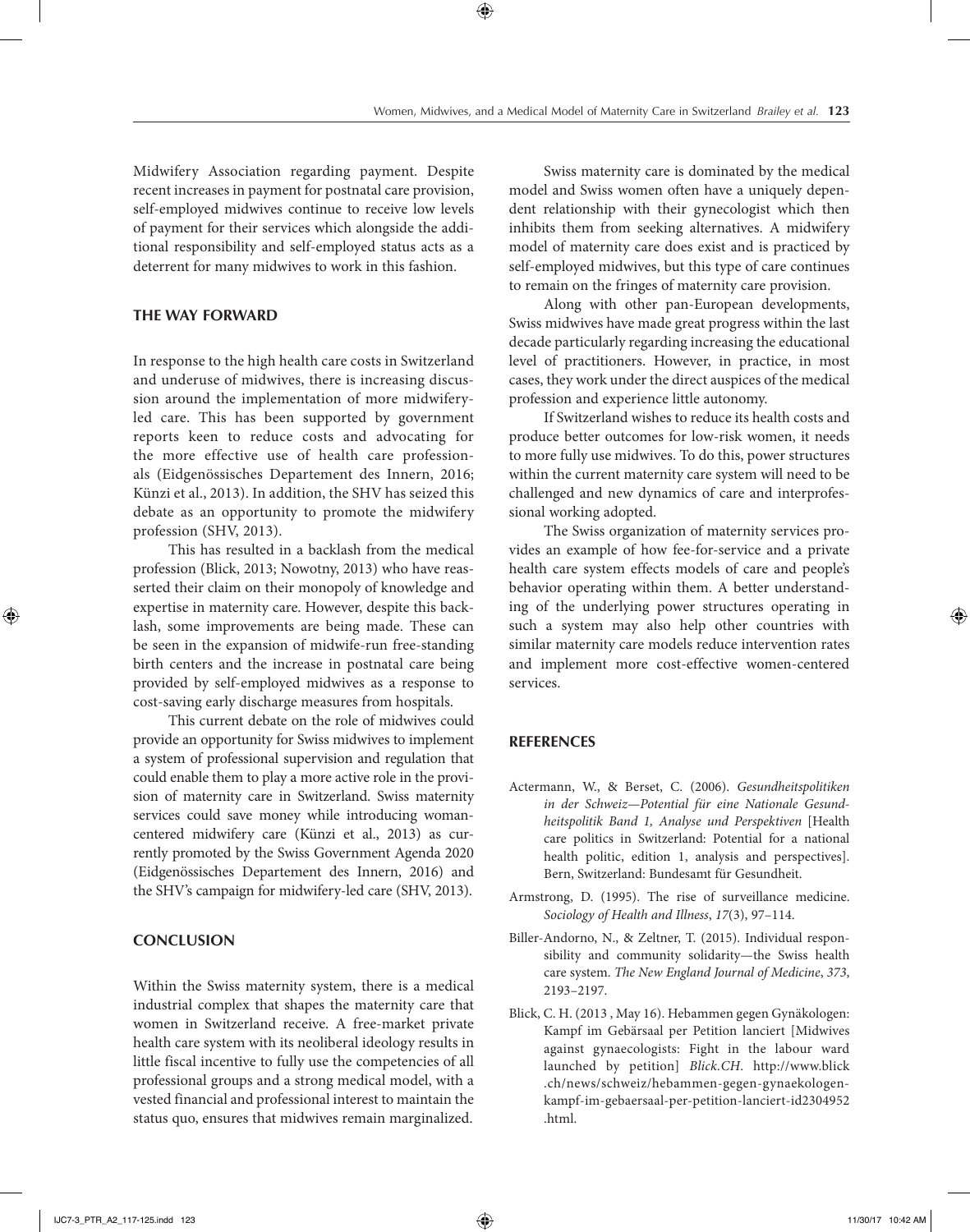- Brailey, S., Jarrett, P., Luyben, A., & Poat, A. (2015). Swimming against the tide: Women's experience of choosing a homebirth in Switzerland. *British Journal of Midwifery*, *23*(11).
- Braun, G. (2007, February). *Dickes Geschäft mit dem Ultraschall* [Rich pickings with ultrasound]. *Gesundheitstip*, *27*. Retrieved from [https://www.ktipp.ch/artikel/d/](https://www.ktipp.ch/artikel/d/dickes-geschaeft-mit-dem-ultraschall/) [dickes-geschaeft-mit-dem-ultraschall/](https://www.ktipp.ch/artikel/d/dickes-geschaeft-mit-dem-ultraschall/)
- Brown, A. (2002). Foucauldian perspectives on midwifery practices and education. *Journal of Advanced Nursing*, *6*(1), 34–42.
- Bundesamt für Statistik. (2014). *Geburten und Fruchtbarkeit, Lebendgeburten 2012* [Births fertility and live births 2012]. Retrieved from [http://www.bfs.admin.ch/bfs/](http://www.bfs.admin.ch/bfs/portal/de/index/themen/01/06/blank/key/02.html) [portal/de/index/themen/01/06/blank/key/02.html](http://www.bfs.admin.ch/bfs/portal/de/index/themen/01/06/blank/key/02.html)
- Campo, M. (2010). Trust, power and agency in childbirth: Women's relationships with obstetricians. *Outskirts Online Journal*, *22*, 3. Retrieved from [http://www](http://www.outskirts.arts.uwa.edu.au/volumes/volume-22/campo) [.outskirts.arts.uwa.edu.au/volumes/volume-22/campo](http://www.outskirts.arts.uwa.edu.au/volumes/volume-22/campo)
- Chakraborty, S., & Harding, A. (2003). Conducting a private health sector assessment, In A. Harding & A. Preker (Eds.), *Private participation in health services* (pp. 75–157). Washington, DC: World Bank.
- Daley, C., & Gubb, J. (2013). *Healthcare systems: Switzerland*. Retrieved from http://www.civitas.org.uk/nhs/download/switzerland.pdf
- Dutu, R. (2014). *Women's role in the Swiss economy* (OECD Economics Department Working Papers No. 1144). Paris, France: Organisation for Economic Co-operation and Development.
- Ehrenreich, B., & Ehrenreich, J. (1971). *The American health empire: Power, profits, and politics*. New York, NY: Random House.
- Eidgenössisches Departement des Innern. (2016). *Health 2020*. Bern, Switzerland.
- Fahy, K. (2002). Reflecting on practice to theorise empowerment for women: Using Foucault's concepts. *Australian Journal of Midwifery*, *15*(1), 5–13.
- Fahy, K. (2008). Evidence-based midwifery and power/ knowledge. *Women and Birth*, *21*(1), 1–2.
- Fillingham, L. (1993). *Foucault for beginners*. Danbury, CT: Writers and Readers.
- Foucault, M. (1980). *Power/knowledge: Selected interviews & other writings*. New York, NY: Vintage Books.
- Gasche, U. (2015, July 19). *Eine Million unnötige Abstriche der Gebärmutter* [A million unnecessary cervical smear tests]. *Infosperber*. Retrieved from [http://www](http://www.infosperber.ch/Gesundheit/Frauenarzte-Eine-Million-unnotige-Abstriche-der-Gebarmutter) [.infosperber.ch/Gesundheit/Frauenarzte-Eine-Million](http://www.infosperber.ch/Gesundheit/Frauenarzte-Eine-Million-unnotige-Abstriche-der-Gebarmutter)[unnotige-Abstriche-der-Gebarmutter](http://www.infosperber.ch/Gesundheit/Frauenarzte-Eine-Million-unnotige-Abstriche-der-Gebarmutter)
- Gilardi, F. (2015). The temporary importance of role models for women's political representation. *American Journal of Political Science*, *59*(4), 957–970.
- Gillen, P., Brailey, S., & Luyben, A. (2012, May). *Student midwives experiences of bullying during training*. Poster session presented at the Swiss Midwifery Association Congress, Schwyz, Switzerland.
- Gillen, P., Sinclair, M., Kernohan, W., Begley, C., & Luyben, A. (2017). Interventions for prevention of bullying in the workplace. *Cochrane Database of Systematic Reviews*, (1), CD009778. Retrieved from [http://onlinelibrary.wiley](http://onlinelibrary.wiley.com/doi/10.1002/14651858.CD009778.pub2/pdf) [.com/doi/10.1002/14651858.CD009778.pub2/pdf](http://onlinelibrary.wiley.com/doi/10.1002/14651858.CD009778.pub2/pdf)
- Gilson, L. (2003). Trust and the development of health care as a social institution. *Social Science & Medicine*, *56*(7), 1453–1468.
- Interpharma. (2015). *Swiss healthcare and pharmaceutical market*. Basel, Switzerland: Author.
- Jordan, B. (1997). Authoritative knowledge and its construction. In R. Davis-Floyd & C. Sargent (Eds.), *Childbirth and authoritative knowledge* (pp. 55–79). Oakland, CA: University of California Press.
- Kenny, C., Devane, D., Normand, C., Clarke, M., Howard, A., & Begley, C. (2015). A cost-comparison of midwife-led compared with consultant-led maternity care in Ireland (the MidU study). *Midwifery*, *31*(11), 1032–1038.
- Krankenpflege-Leistungsverordnung. (1995). *September 1995 über Leistungen in der obligatorischen Krankenpflegeversicherung Art 13b* [Nursing performance regulation of 29 September 1995 on services in the mandatory health insurance]. Retrieved from [http://www.admin.ch/ch/d/](http://www.admin.ch/ch/d/sr/c832_112_31.html) [sr/c832\\_112\\_31.html](http://www.admin.ch/ch/d/sr/c832_112_31.html)
- Künzi, K., Jäggi, J., & Dutoit, L. (2013). *Aktueller Stand der schweizerischen Diskussion über den Einbezug von hoch ausgebildeten nichtärztlichen Berufsleuten in der medizinischen Grundversorgung* [Current status of the Swiss debate on the involvement of highly trained non-medical professional people in primary care: Update on the Working Document 27 Schlussbericht Obsan]. Neuchâtel, Switzerland: Schweizerisches Gesundheitsobservatorium.
- Loudon, I. (2008). The principle of referral: The gatekeeping role of the GP. *The British Journal of General Practice*, *58*(547), 128–130.
- Lowe, N. K. (2009). Self-efficacy for labor and childbirth fears in nulliparous pregnant women. *Journal of Psychosomatic Obstetrics and Gynaecology*, *21*(4), 219–224.
- Luyben, A. (2008). *Mothering the mother: A study of effective content of routine care during pregnancy from women's points of view in three European countries* (Doctoral Dissertation). Glasgow, Scotland: Glasgow Caledonian University.
- Luyben, A., Burkhardt, K., Conca, A., Gurtner-Zürcher, C., Hähnlein, K., Brailey, S., & Forster Fink, R. (2013). *MatHER-ch.ch: Maternal health experiences research during childbirth in Switzerland. Final report*. Bern, Switzerland: Bern University of Applied Sciences.